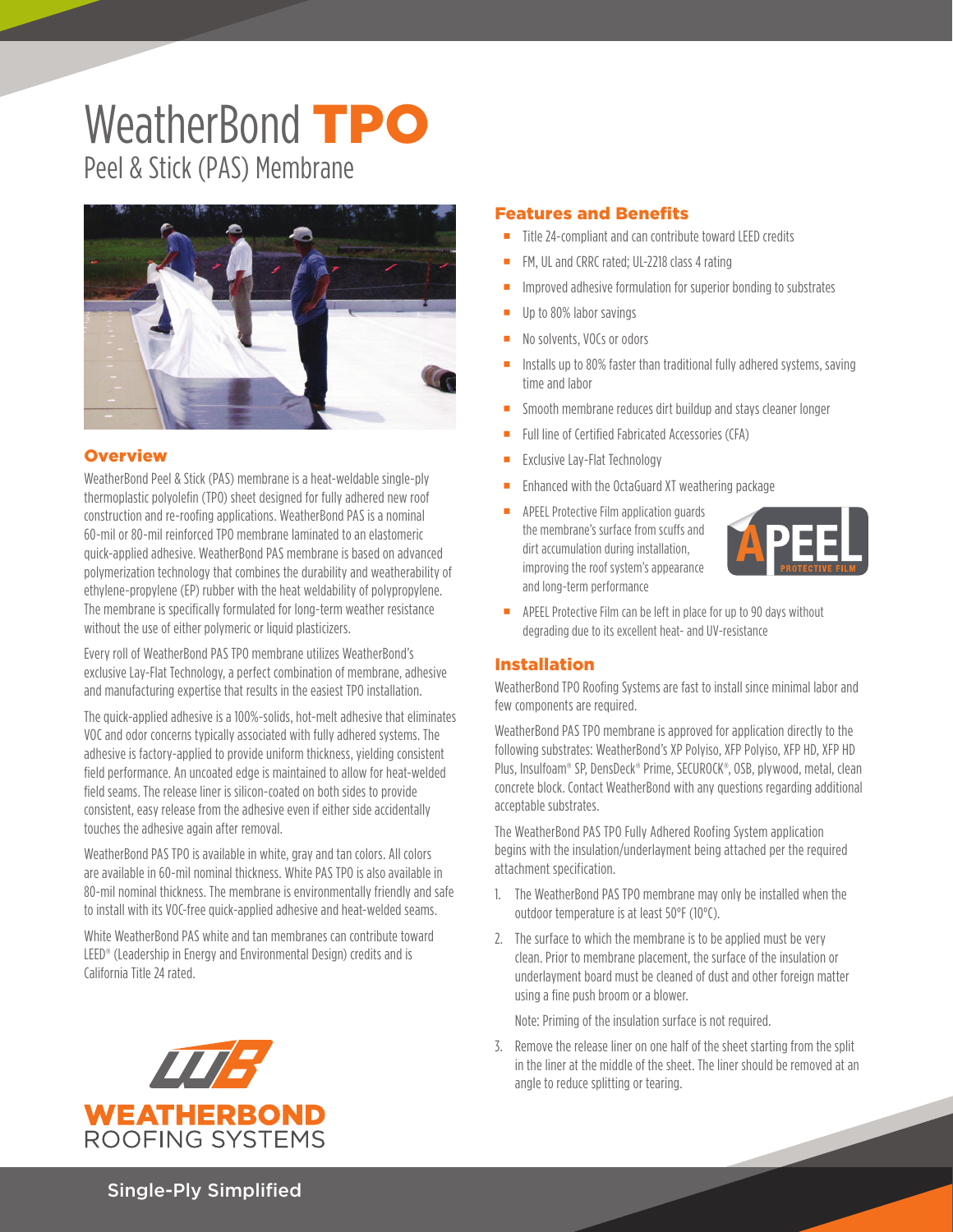- 4. Roll the membrane onto the substrate while avoiding wrinkles. To achieve the best adhesion, the membrane should be rolled onto the substrate at an angle. When applying the WeatherBond PAS TPO membrane it is recommended to maintain a large curve (radius) on the leading edge of the membrane. This will help eliminate creases and bubbles that cannot be removed after the sheet is in place.
- 5. Roll the membrane with a segmented roller to ensure full contact with the substrate. Roller should weigh at least 50 lbs per linear foot.
- 6. Fold back the remaining half of the sheet and repeat the above process.

#### **Heat Welding Procedures**

- 1. Refer to the WeatherBond PAS TPO installation specification for typical heat welding procedures.
- 2. The membrane has an uncoated edge on one side along the length of the sheet for membrane welding. Adjoining membrane sheets are overlapped lengthwise a minimum of 2" to provide for a minimum 1½"-wide heat weld. It is recommended that all splices be shingled to avoid bucking of water.
- 3. An uncoated edge is not provided at the ends of the rolls. Adjoining membrane sheets must be butted together and overlaid with 6"-wide WeatherBond TPO Reinforced Membrane, hot-air welded along all edges. Seal all membrane edges (where scrim reinforcement is exposed) with Cut-Edge Sealant.\*

#### **Wall Flashing**

Walls may be flashed using standard TPO membrane in conjunction with WeatherBond's TPO Bonding Adhesive or CAV-GRIP III Low-VOC adhesive. WeatherBond PAS TPO membrane can also be used as wall flashing.

REVIEW CURRENT WEATHERBOND INSTALLATION INSTRUCTIONS FOR SPECIFIC INSTALLATION REQUIREMENTS.

## Precautions

- 1. A static electric charge may develop when removing the poly release liner from the elastomeric quick-applied adhesive on the back of the membrane sheet. To avoid the possibility of ignition, lids must be closed on any flammable products and a fire extinguisher should be readily available.
- 2. Sunglasses that filter out ultraviolet light are strongly recommended since membrane surface is highly reflective. Roofing technicians should dress appropriately and wear sunscreen to protect skin from the sun.
- 3. Surfaces may become slippery due to frost and ice buildup. Exercise caution during cold conditions to prevent falls.
- 4. Care must be exercised when working close to a roof edge when surrounding area is snow-covered as the roof edge may not be clearly visible.
- 5. Use proper stacking procedures to ensure sufficient stability of the rolls.
- 6. Exercise caution when walking on wet membrane. Membranes may be slippery when wet.
- 7. Store WeatherBond PAS TPO membrane in the original undisturbed plastic wrap in a cool, shaded area and cover with light-colored, breathable, waterproof tarpaulins. WeatherBond PAS TPO membrane that has been exposed to the weather must be prepared with Weathered Membrane Cleaner prior to hot-air welding.

## Code Approvals

- WeatherBond TPO meets or exceeds the requirements of ASTM D6878 Standard Specification for Thermoplastic Polyolefin Based Sheet Roofing.
- WeatherBond TPO was tested for dynamic puncture resistance per ASTM D5635-04 using the most recently modified impact head. It was watertight after an impact energy of 22.5 J (16.6 ft-lbf).
- WeatherBond TPO membranes conform to requirements of the U.S.E.P.A. Toxic Leachate Test (40 CFR part 136) performed by an independent analytical laboratory.

# LEED® Information

| Pre-consumer Recycled Content  | 8%         |
|--------------------------------|------------|
| Post-consumer Recycled Content | 0%         |
| Manufacturing Location         | Tooele. UT |

# Radiative Properties for Cool Roof Rating Council (CRRC)

| Property                                | <b>Test Method</b>               | White<br><b>PASTPO</b> | Tan<br><b>PASTPO</b> | Grav<br><b>PASTPO</b> |
|-----------------------------------------|----------------------------------|------------------------|----------------------|-----------------------|
| CRRC initial solar<br>reflectance       | ASTM D1549                       | 0.79                   | 0.71                 | 0.46                  |
| CRRC solar reflectance<br>after 3 years | <b>ASTM D1549</b><br>(uncleaned) | 0.70                   | 0.64                 | 0.43                  |
| CRRC initial thermal<br>emittance       | <b>ASTM (1371)</b>               | 0.90                   | 0.86                 | 0.89                  |
| CRRC thermal emittance<br>after 3 years | <b>ASTM C1371</b><br>(uncleaned) | 0.86                   | 0.87                 | 0.88                  |
| Solar Reflectance Index<br>(SRI)        |                                  | 99                     | 86                   | N/A                   |



Single-Ply Simplified